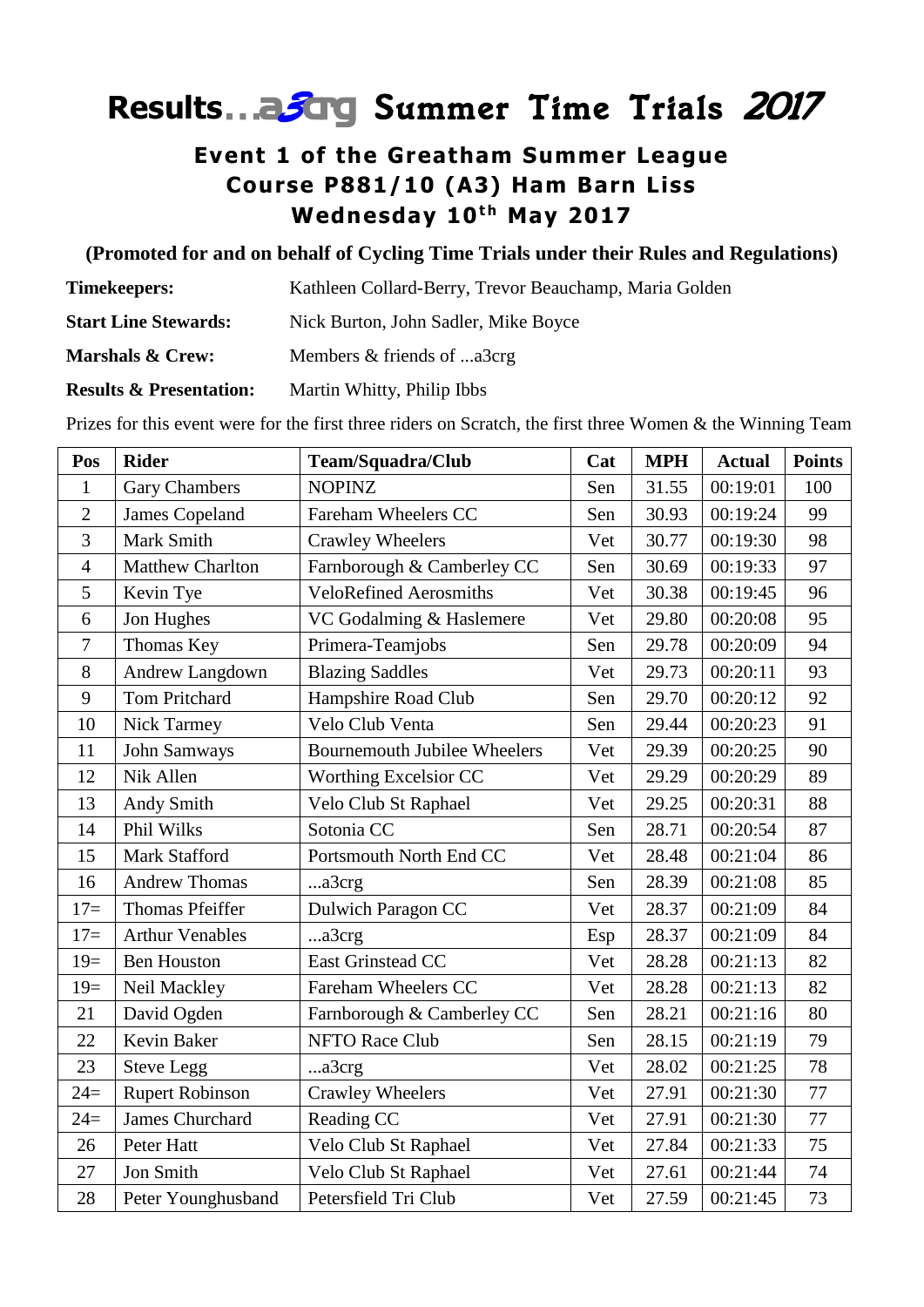| 29    | Tom Chapman           | a3crg                         | Sen       | 27.31 | 00:21:58 | 72 |
|-------|-----------------------|-------------------------------|-----------|-------|----------|----|
| 30    | Maryka Sennema        | <b>Fusion RT Fierlan</b>      | <b>WV</b> | 27.29 | 00:21:59 | 71 |
| 31    | Hamish Walker         | <b>Blazing Saddles</b>        | Vet       | 27.25 | 00:22:01 | 70 |
| $32=$ | David Lovell          | Addiscombe CC                 | Vet       | 27.21 | 00:22:03 | 69 |
| $32=$ | Ian Hatch             | Sotonia CC                    | Vet       | 27.21 | 00:22:03 | 69 |
| 34    | Andy Lovell           | a3crg                         | Vet       | 27.17 | 00:22:05 | 67 |
| 35    | Dominic Chapman       | <b>Blazing Saddles</b>        | Vet       | 27.11 | 00:22:08 | 66 |
| 36    | <b>Michael Naulls</b> | Velo Club Venta               | Vet       | 27.05 | 00:22:11 | 65 |
| 37    | Mike O'Gorman         | Worthing Excelsior CC         | Vet       | 27.01 | 00:22:13 | 64 |
| 38    | Jerry Bromyard        | a3crg                         | Vet       | 26.85 | 00:22:21 | 63 |
| 39    | Ray Sullivan          | Met Police CC                 | Vet       | 26.79 | 00:22:24 | 62 |
| 40    | <b>Andrew Phipps</b>  | Royal Navy & Royal Marines CA | Vet       | 26.71 | 00:22:28 | 61 |
| $41=$ | Dennis Tapping        | a3crg                         | Vet       | 26.69 | 00:22:29 | 60 |
| $41=$ | <b>Tommy Frampton</b> | Portsmouth North End CC       | Vet       | 26.69 | 00:22:29 | 60 |
| 43    | <b>Kelly Stokes</b>   | <b>Portsmouth Triathletes</b> | <b>WS</b> | 26.63 | 00:22:32 | 58 |
| 44    | <b>Martin Beale</b>   | Velo Club St Raphael          | Vet       | 26.45 | 00:22:41 | 57 |
| $45=$ | <b>Warren Peters</b>  | a3crg                         | Vet       | 26.43 | 00:22:42 | 56 |
| $45=$ | Mike Garner           | a3crg                         | Vet       | 26.43 | 00:22:42 | 56 |
| 47    | <b>Matthew Butler</b> | Charlotteville CC             | Esp       | 26.37 | 00:22:45 | 54 |
| 48    | Alan Emmott           | Fareham Wheelers CC           | Vet       | 26.16 | 00:22:56 | 53 |
| 49    | <b>Sarah Matthews</b> | a3crg                         | <b>WV</b> | 26.14 | 00:22:57 | 52 |
| 50    | <b>Michael Draper</b> | Charlotteville CC             | Vet       | 26.05 | 00:23:02 | 51 |
| 51    | Tim Grose             | VC Godalming & Haslemere      | Vet       | 25.90 | 00:23:10 | 50 |
| 52    | Mike Marchant         | Southdown Velo                | Vet       | 25.59 | 00:23:27 | 49 |
| 53    | Marianne Holt         | Fareham Wheelers CC           | <b>WS</b> | 25.28 | 00:23:44 | 48 |
| 54    | <b>Greg Harding</b>   | Farnham Road Club             | Vet       | 25.07 | 00:23:56 | 47 |
| 55    | Michael Gowan         | <b>Festival Road Club</b>     | Vet       | 24.79 | 00:24:12 | 46 |
| 56    | Silvio Cortis         | Farnham Road Club             | Vet       | 24.78 | 00:24:13 | 45 |
| 57    | Zoe Taylor            | a3crg                         | <b>WV</b> | 24.71 | 00:24:17 | 44 |
| 58    | Rachel Clay           | VC Meudon                     | <b>WV</b> | 24.44 | 00:24:33 | 43 |
| 59    | <b>Jim Morris</b>     | VC Meudon                     | Vet       | 24.32 | 00:24:40 | 42 |
| $60=$ | Sophie Needham        | Hampshire Road Club           | <b>WS</b> | 24.26 | 00:24:44 | 41 |
| $60=$ | Eva Nyirenda          | a3crg                         | <b>WS</b> | 24.26 | 00:24:44 | 41 |
| 62    | Ali Ford              | VC Meudon                     | WV        | 24.24 | 00:24:45 | 39 |
| 63    | Derek Dowden          | Charlotteville CC             | Vet       | 24.19 | 00:24:48 | 38 |
| 64    | Robert Oliver         | Fareham Wheelers CC           | Vet       | 24.10 | 00:24:54 | 37 |
| 65    | Robyn Yates           | Addiscombe CC                 | <b>WV</b> | 24.05 | 00:24:57 | 36 |
| 66    | Peter Knipe           | Fareham Wheelers CC           | Vet       | 23.64 | 00:25:23 | 35 |
| 67    | John Isard            | Hampshire Road Club           | Vet       | 23.59 | 00:25:26 | 34 |
| 68    | <b>Geoff Newman</b>   | Farnham Road Club             | Vet       | 23.56 | 00:25:28 | 33 |
| 69    | Simon Craig-McFeely   | a3crg                         | Vet       | 23.30 | 00:25:45 | 32 |
| 70    | Matt Twist            | Petersfield Tri Club          | Sen       | 23.08 | 00:26:00 | 31 |
| 71    | Martin Whitty         | a3crg                         | Vet       | 22.20 | 00:27:02 | 30 |